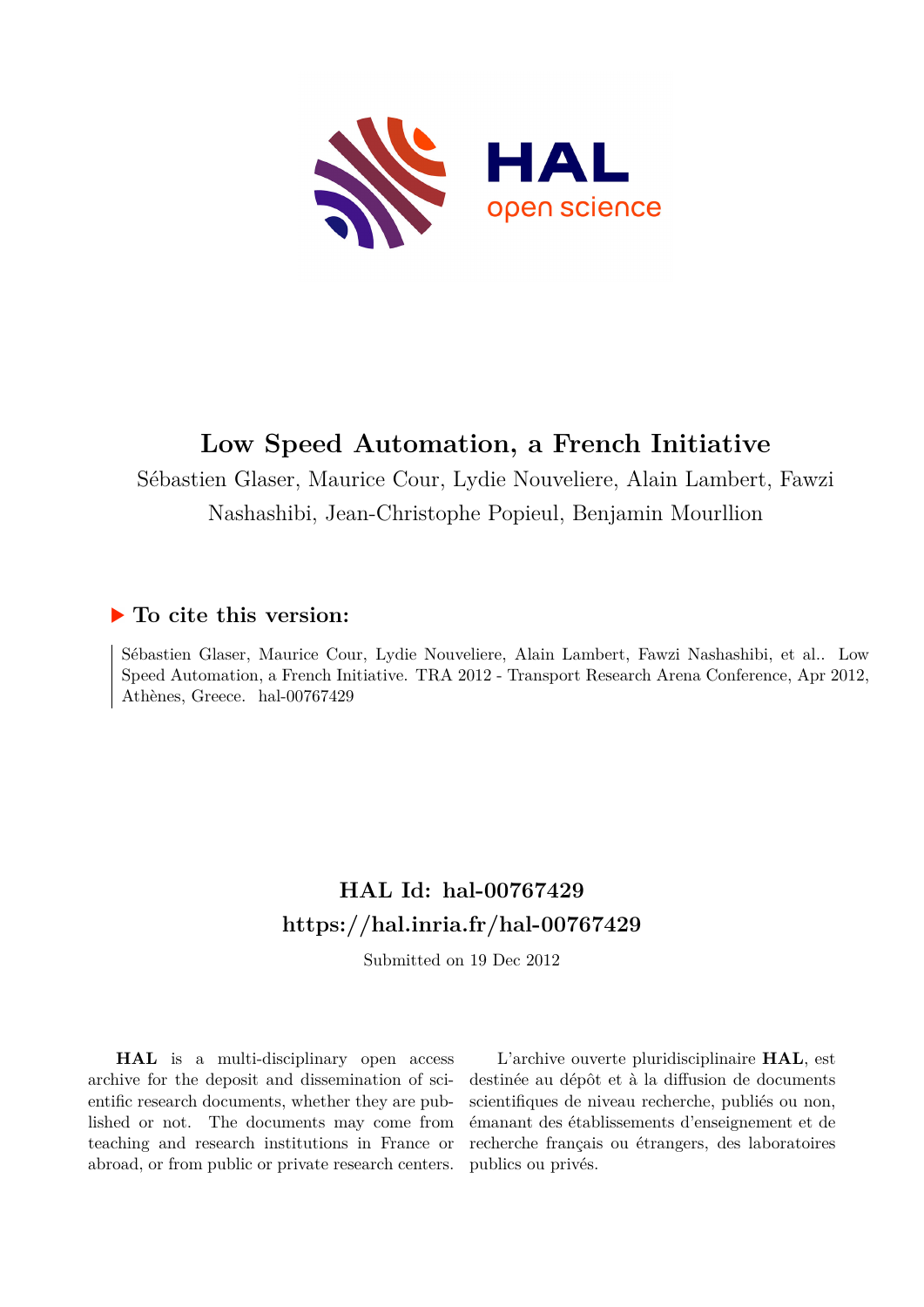# **Low Speed Automation, a French Initiative**

# Sébastien GLASER, Maurice COUR, Lydie NOUVELIERE, Alain LAMBERT, Fawzi NASHASHIBI, Jean-Christophe POPIEUL, Benjamin MOURLLION

*(respectively)*

*IFSTTAR, 14 route de la minière, 78000 Versailles - FRANCE CONTINENTAL Automotive SAS, 1 avenue Paul Ourliac, 31036 Toulouse - FRANCE IBISC - UEVE, 40, rue du Pelvoux,91020 Evry - FRANCE IEF, Bat 220, centre scientifique d'Orsay, 91405 Orsay -FRANCE INRIA,Domaine de Voluceau BP 105, 78153 Le Chesnay - FRANCE LAMIH, UVHC, Le mont Houy, 59313, Valenciennes -FRANCE MIPS, 2 rue des frères Lumière,68093 Mulhouse -FRANCE*

#### **Abstract**

Nowadays, vehicle safety is constantly increasing thanks to the improvement of vehicle passive and active safety. However, on a daily usage of the car, traffic jams remains a problem. With limited space for road infrastructure, automation of the driving task on specific situation seems to be a possible solution. The French project ABV, which stands for low speed automation, tries to demonstrate the feasibility of the concept and to prove the benefits. In this article, we describe the scientific background of the project and expected outputs.

"Keywords: vehicle automation, shared control, environment sensing, data fusion ;"

#### **1. Introduction**

Vehicle safety and Traffic jams are recurring problems in all the major cities. The improvement of vehicle passive and active safety, of the infrastructure design and of driver behavior, makes it possible to reach very low number of car fatalities. Several driving assistances enhance the controllability of the vehicle as anti-lock brake system (ABS), electronic stability program (ESP) … can support the driver as Adaptive Cruise Control (ACC) and even can decide to brake in front of an obstacle that is not avoidable in the case of a collision mitigation brake system. However, even with improved public transportation systems, the traffic jams problem remains and increases because of an increased daily traveling, of a need of mobility…

Previous works show that, with a limited space to increase the road possibility, the automation of the vehicle could be a solution. Several experiences were driven in the US, in Japan and in European countries during the 90's and in the beginning of 2000. They prove that the full automation is possible but at an expensive price. During the past five years, several challenges, as DARPA challenges, confirm the possibility of the automation. Automates are able to drive on road that ranges from highway to urban area. Moreover, recent developments in the automotive sensors, actuators and micro controllers, make the automation possible at a reasonable price. On recent cars, where driving assistances are available, plenty of sensors can detect objects in the surrounding, and controllable actuators are available at serial production level. But, some actuators, especially related with the steering column, are not usual as they are strongly limited by current legal issue.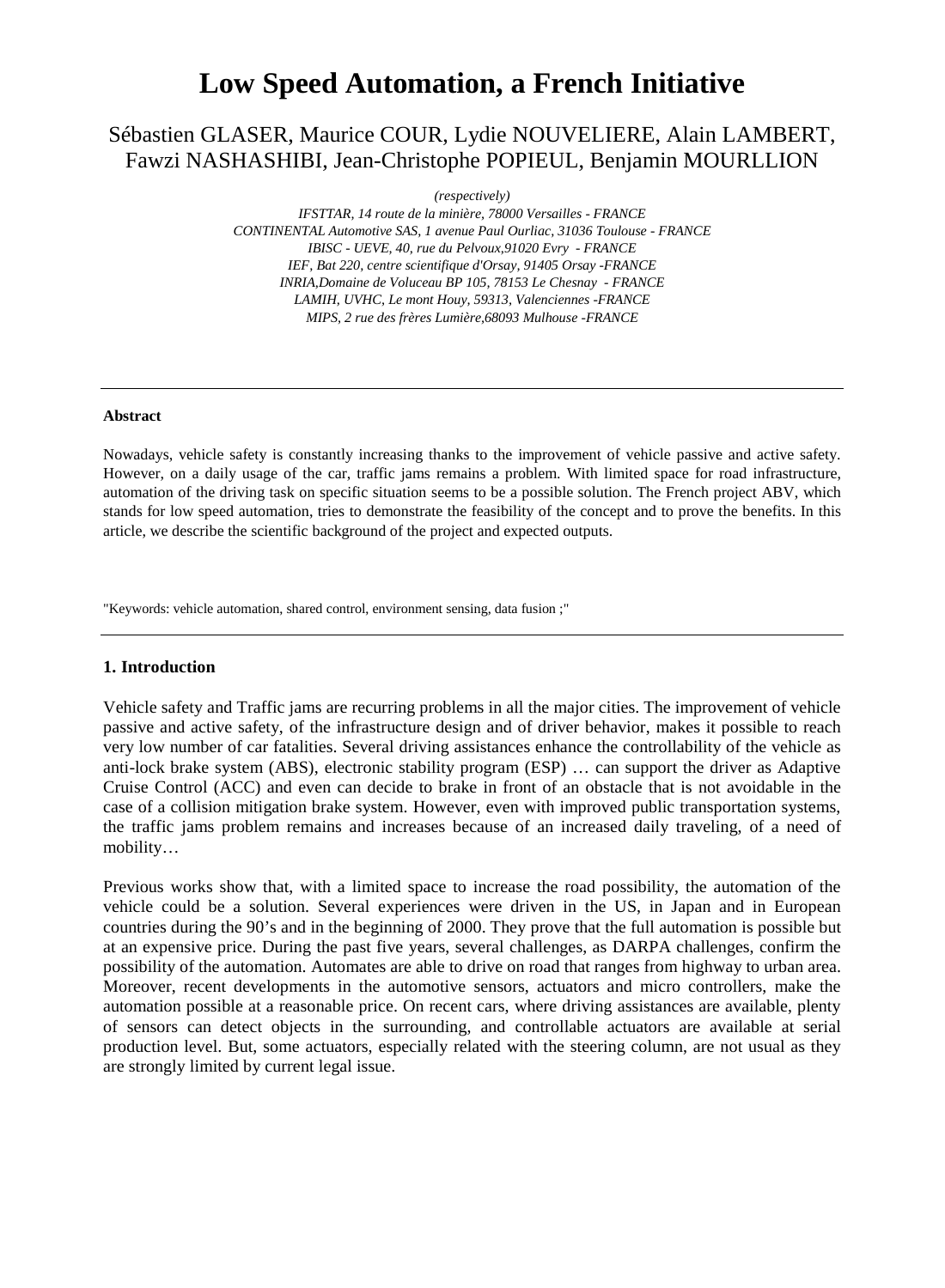However, the developed applications miss the link with the driver. They are mostly automates that take or not the control of the car. The relation with the driver is limited. European projects as SPARC (SPARC 2002) try to develop safe architecture to allow a fine tuning of the control between the driver and the driving assistance. More recently, the HAVEit project (HAVEit 2008) has developed a copilot architecture that is able to monitor the driving task and to interact with him to initiate the control by an automate. The French project PARTAGE (PARTAGE 2009) studies several scenarios to share the control between a driving assistance and the driver, from the warning to the full automation to provide a full scale of interaction.

In ABV, Low Speed Automation, a French initiative, we focus on the problem of traffic jam in urban area and we try to provide a solution for ring road, or interurban freeway under mixed traffic condition. We define a vehicle that is able to handle partly or totally the driving task on a secured road but taking into account interactions with others vehicles:

- Automation: The system will provide up to a full control of the driving task, managing also the transition between the driver and the automation.
- Low speed: the full automation of the vehicle will only be available up to 50km/h. For a speed higher than 50km/h, the driver is still assisted but only for the longitudinal mode, providing functions like an ACC
- Secured Road: a secured road is not a road available only for 'ABV' vehicles; the road allows a shared driving space between automated vehicle and normal vehicle. A secured road provides a high quality of services, as a good road marking, knowledge of the infrastructure geometry...

To allow the shared control, the project uses copilot architecture in interaction with the driver and also monitors him to interact during transition phases (between the driver and the copilot).

ABV project is structured along three main tasks:

- Scientific development: it gathers the development of the perception, the path planning, the control and the cooperation between the human and the machine,
- Integration in the vehicle: it aims at developing the specification and the architecture of the vehicle, at the evaluation of the modules before the integration and finally at the integration within two demonstrators,
- Societal aspect: in order to evaluate the impact of the project at a larger scale than the vehicle and also to determine the legal evolution.

ABV gathers 10 French partners with equipment supplier and large industry, sme, research units and university. The project starts two years ago and we present here the first results. We present here the first results.

After defining the basic scenario, we focus on the perception, data fusion and control of the vehicle in interaction with the driver. Two prototypes are developed and they allow this interaction based on bywire architecture. Moreover, the project also studies the impact on the traffic flow, on global consumption and the constraints in term of legal aspect.

# **2. Scenarios for ABV**

In the frame of ABV, we make the following distinction for the available functions:

• Speed: a threshold on the speed is set at 50km/h. Below 50km/h the ABV functions could be fully available. For a speed higher than 50km/h, the driver is assisted only for the longitudinal mode.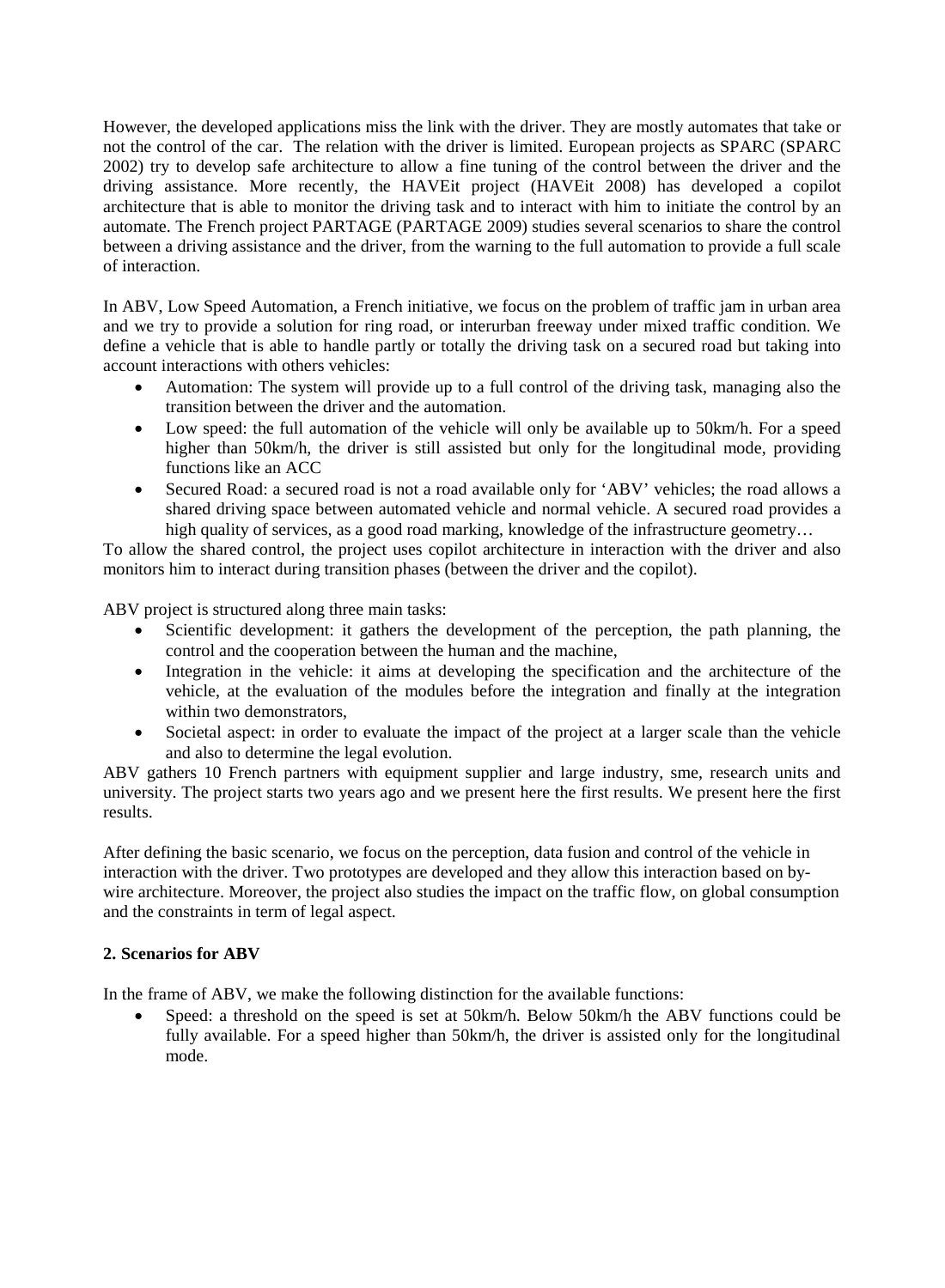• Road: if the road is a secured road, then the ABV functions could be fully available. On normal road, depending on the speed, the drivers could be assisted on longitudinal mode.

The threshold on speed is set at 50km/h mainly for sensing purpose: from previous experience (DO30 and LOVE projects), we can ensure the obstacle detection using a camera based system up to 40m in front of the vehicle. At 50km/h, this distance allows a reaction time greater than 2s. The system can then safely warn the driver and/or decides on appropriate reaction within this time. Moreover, without any reaction from the driver, we can fully stop the vehicle.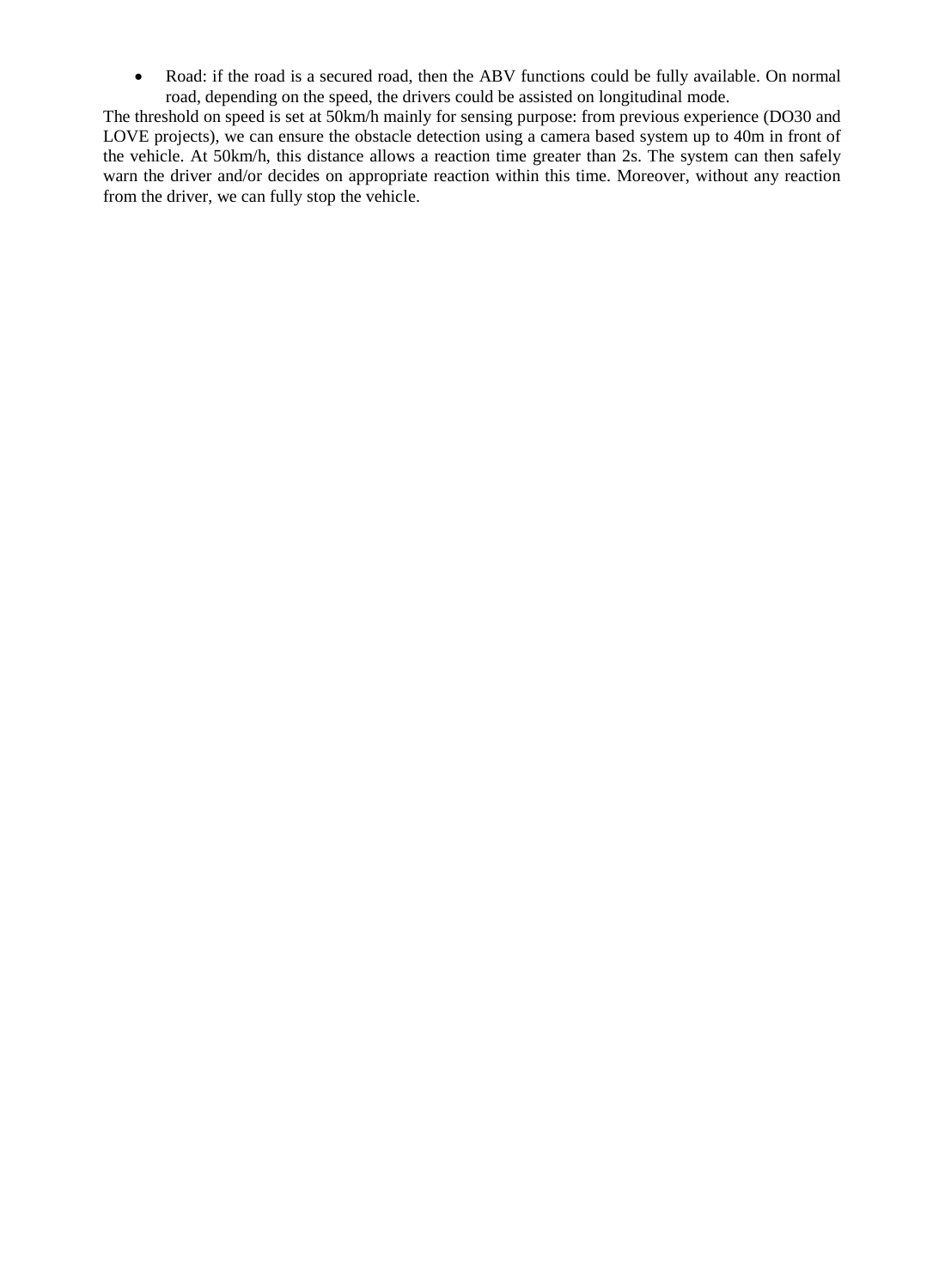# *2.1. Scenarios*

From the previous limitation, we have defined six different behaviors for the ABV systems which are presented on the [Figure 1.](#page-4-0)



<span id="page-4-0"></span>Figure 1 Behavior of the ABV system

These basic behaviors can be described as:

- "Driver" in this mode, the driver fully controls the vehicle
- "Longi ADAS" mode is available both on secured road and on non secured road. In this mode, the system supports the driver for the longitudinal decision.
- "Full system" mode is available only on Secured Road. The driver can fully delegate the control of the vehicle to the system. This mode is only available if the speed is below 50km/h.
- "Emergency" mode aims at stopping the vehicle in a safe state if a failure is detected. On non secured road, the aim is to stop the vehicle on the lane, on secured road, the system tries to stop the vehicle on the emergency lane.

Each mode can be disengaged by the driver and the driver, on Secured Road, can be proposed by the driving assistance to engage the system.

The "Emergency" mode can be triggered autonomously. For instance, if the system is on "Full System" mode, and that the Secured Road ends, the driver will be asked to take the control back. If the monitoring system does not recognize any reaction from the driver, then the system switches to the "Emergency" mode.

# *2.2. From scenarios to architecture and functions*

From the previous scenarios, the functions that must be achieved by the vehicle are the following ones:

- Perception and Data Fusion: Positioning of the vehicle, lane detection,
- Path Planning
- Driver Monitoring
- Human Machine Interface
- Vehicle control

The architecture is summarized in the [Figure 2.](#page-5-0)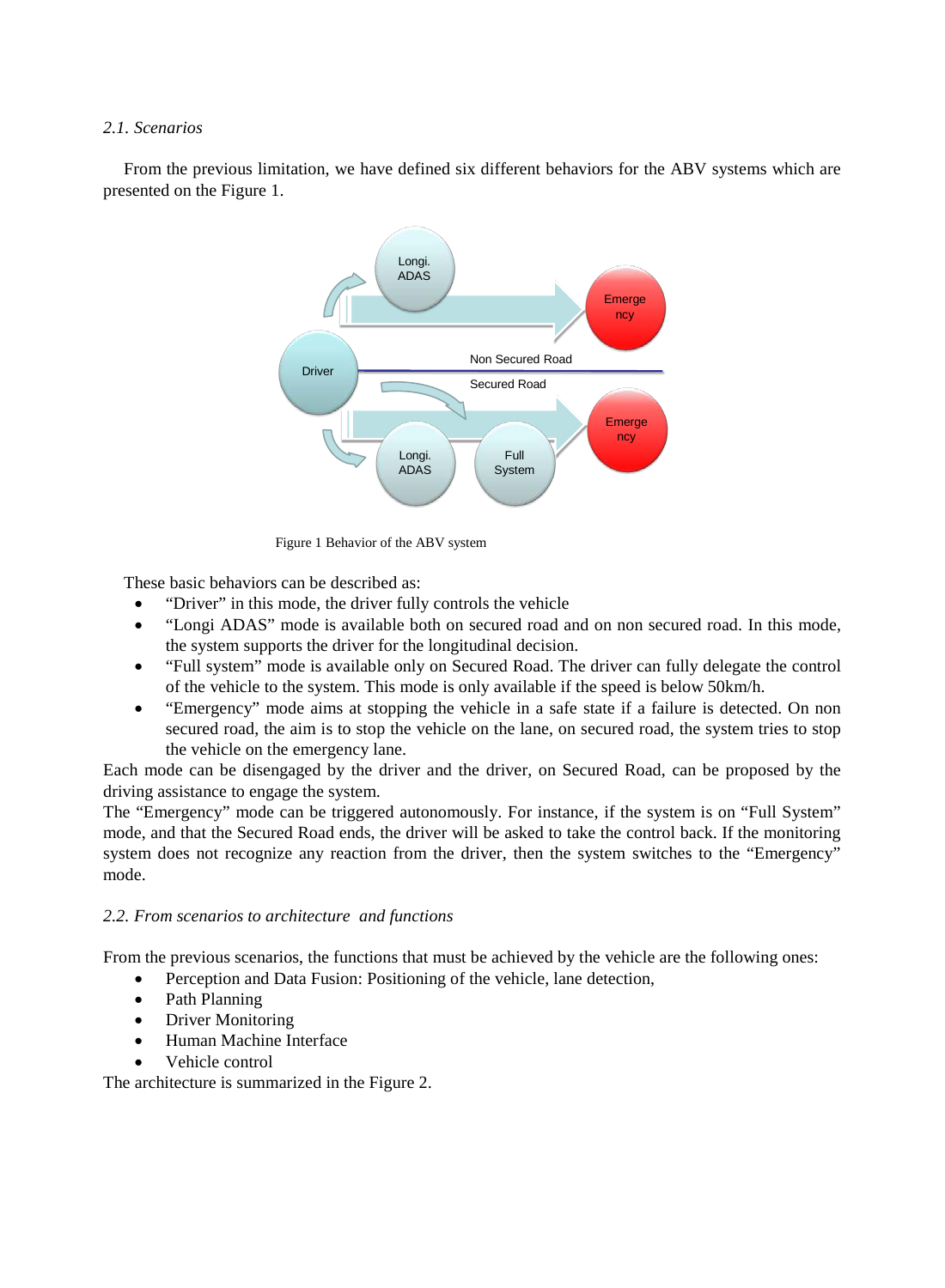# *2.3. Secured Road Concept*

As in the SMART final report (SMART 2011), we clearly think that the vehicle alone cannot achieve a level of reliability that is sufficient to allow autonomous system on open road. These systems will need cooperation with, at least, the infrastructure and the other vehicles. This is the concept of a "Secured Road".



<span id="page-5-0"></span>Figure 2 Description of the architecture

A "Secured Road" is a road that accepts mixed traffic: both ABV vehicles and conventional vehicles. This infrastructure primarily aims at easing the understanding of the environment. According to the described architecture, the sensing functions have to detect the road and the obstacle. The infrastructure can help in these two cases. For the road, the infrastructure may ensure that the road marks and the police sign could be easily detected (i.e. not deteriorated) or that an accurate local map is available for the vehicle with the data from the road and static objects. For the obstacle, even if solutions to detect obstacles from the infrastructure are available (i.e. laserscanners and V2I communication), the price may limit the development. However, it is interesting to have sensing capacities where a lot of interaction may occur, as in intersection.

Moreover a "Secured Road" is also able to supervise its use. Gathering information from vehicles and also static sensors, the infrastructure is able to have a global overview of its current status and distribute specific recommendation, as speed limit or dedicated trip to ABV vehicles in order to optimize the traffic.

# **3. Details of the architecture**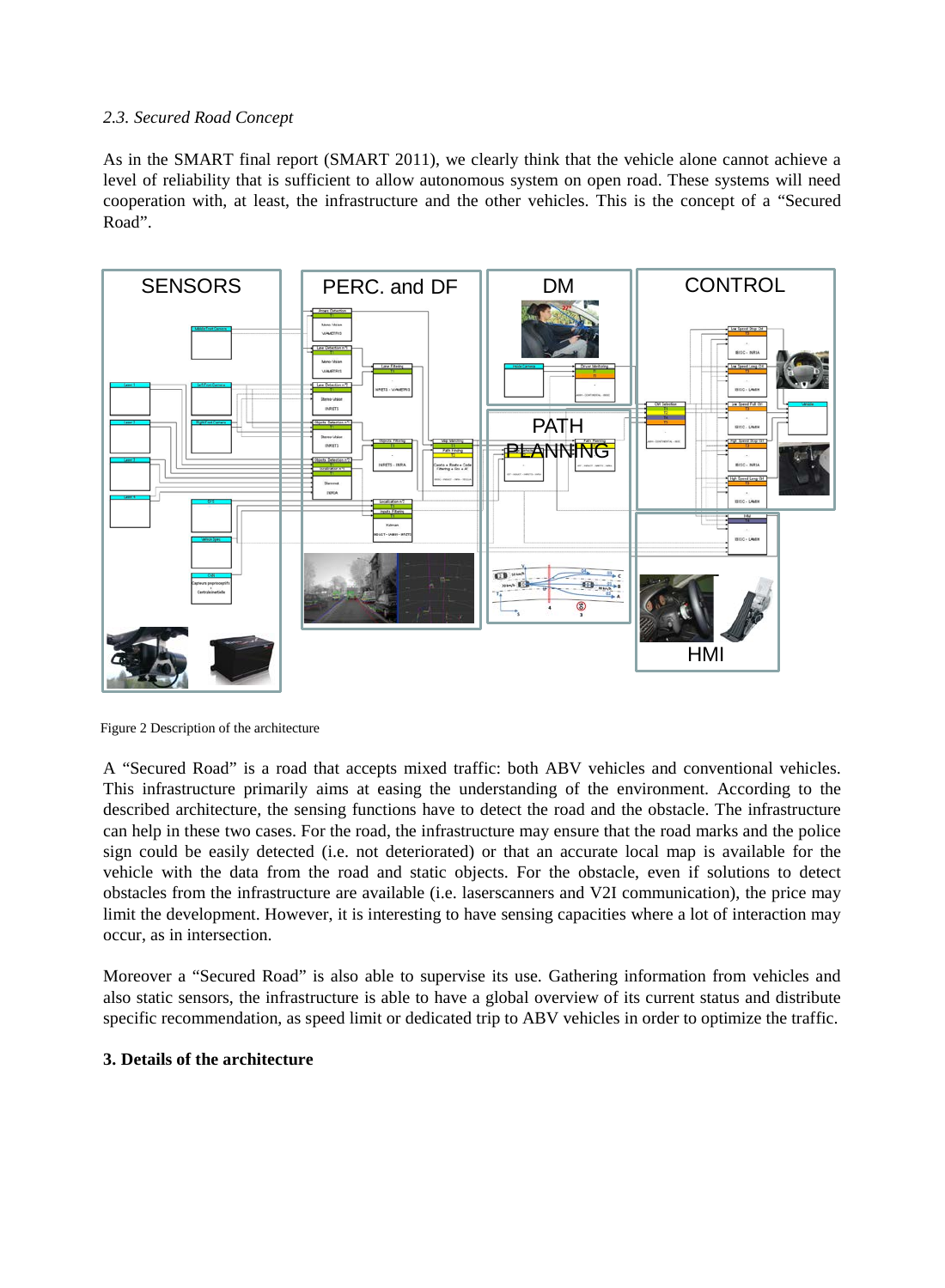#### *3.1. Sensing the environment*



<span id="page-6-0"></span>Figure 3 Road detection

This is the first functions block. It aims at providing a map of the surrounding of the vehicle. Both lanes and obstacle must be known. Multi-Lane detection is done using multi cameras architecture (Pollard 2011). Moreover, the road specific elements as arrows or pedestrian ways are detected in order to locally modify the behavior of the others functions as path planning and vehicle control. Some results are presented in the [Figure 3.](#page-6-0) The object detection is actually done using fusion between laserscanner and camera (Labayrade 2007 and Labayrade 2010).

#### *3.2. Generating a set of trajectories*

The core concept of the trajectory generation is that the vehicle must obey to the Vienna convention. Moreover, we make the assumption that the other drivers do not any actions that can endanger the surrounding vehicle (Vanholme 2011). Then, the generation of the trajectories is done using several competitive methods:

- Polynomial trajectory definition under constraint (S. Glaser 2010). This method is fast and reliable. It is already implemented under simulator and also on car.. This method was partly developed during the HAVEit project. The [Figure 4](#page-6-1) shows what are the considered trajectories for the other vehicles while defining the ego vehicle trajectory)
- Geometric with uncertainty and Bayesian approach with uncertainty are currently under development.

<span id="page-6-1"></span>

Figure 4 Considered trajectories for the ego vehicle trajectory generation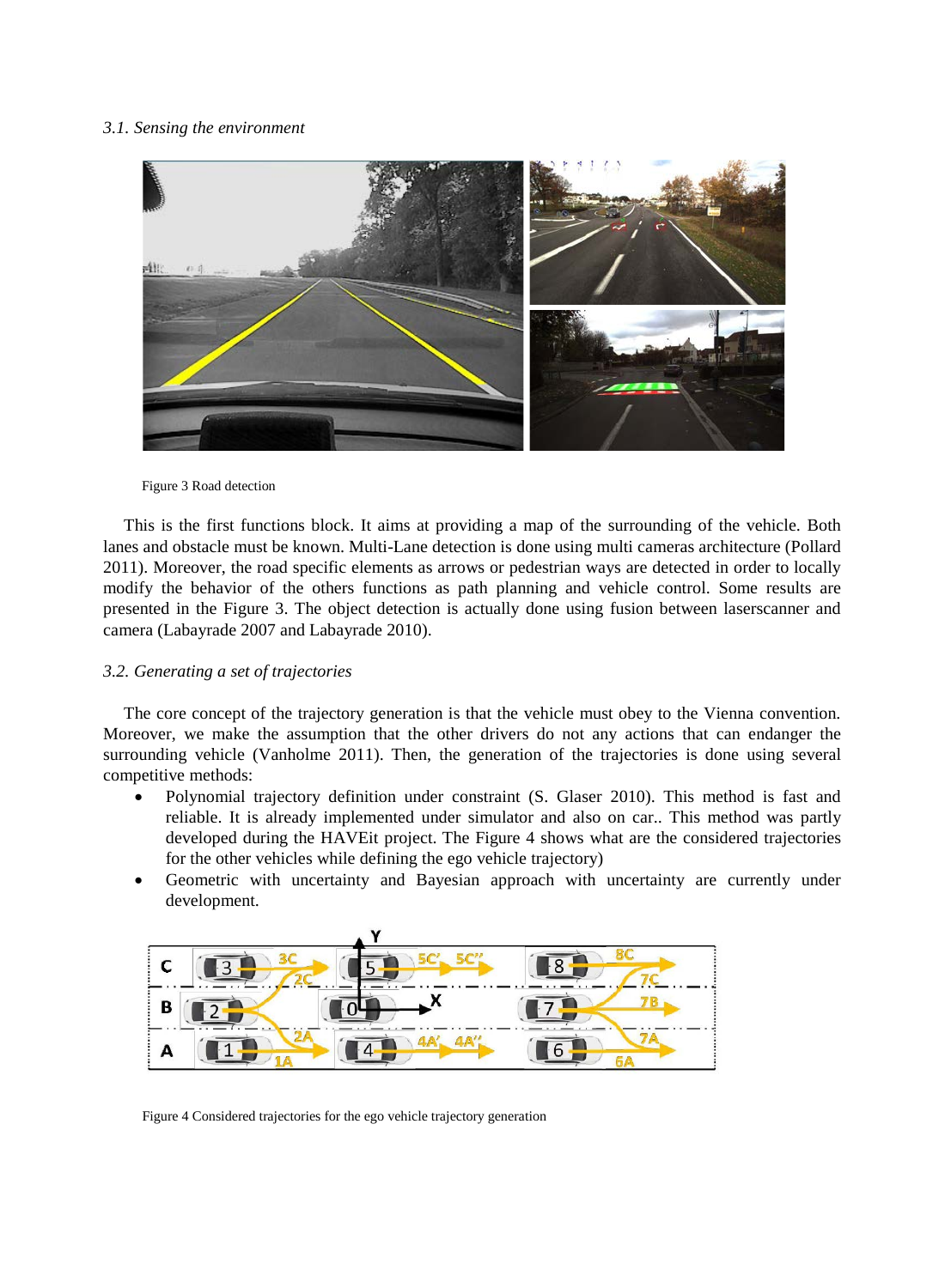# *3.3. Controlling the vehicle*

Once the environment sensed, and the trajectory generated, the control module aims at providing the motion vector (in term of steering angle and speed, see [Figure 5\)](#page-7-0) and also to optimize the consumption of the vehicle while following the trajectory (Nouveliere 2011).



<span id="page-7-0"></span>Figure 5 Generation of the commands. Two trajectory and command associated are continuously evaluated : Minimum Risk State (MRS) and emergency

The minimum risk state (emergency control while on "Secured Road") and the emergency trajectory are continuously evaluated.

*3.4. Cooperation between man and machine*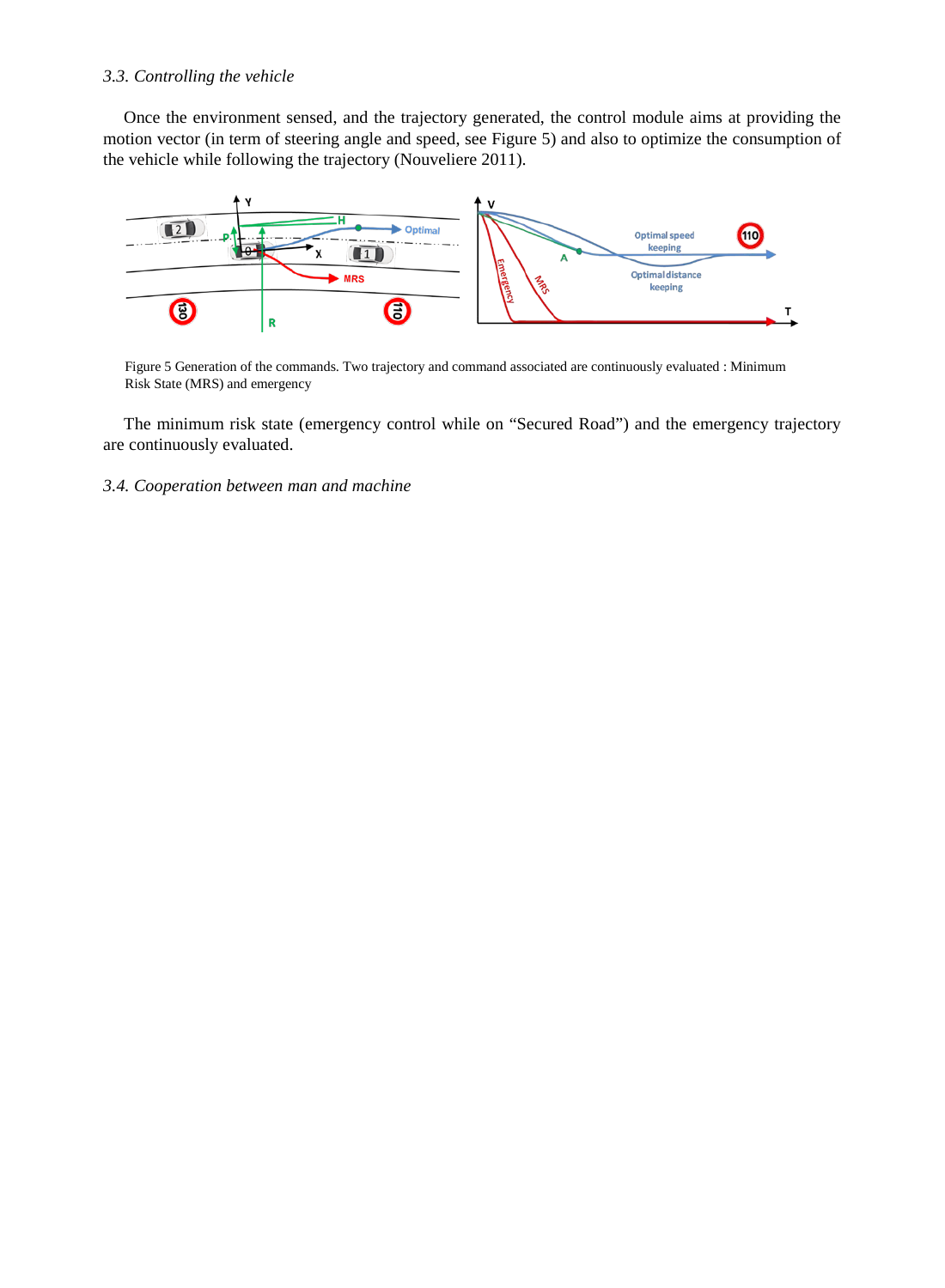

Figure 6 By wire Steering wheel and active pedal

<span id="page-8-0"></span>In order to ensure a good understanding from the driver, and a possible sharing of the control between the driver and the automate, we have specifically addressed this topic in the project. The steering wheel and column are transformed to be by-wire, and the driver feedback is defined to allow a safe feeling (Sentouh 2010, Soualmi 2010, Sentouh 2011). The main idea is that the driver feels a self aligning torque that brings the vehicle softly back to the trajectory when the control is shared. However, he can override the command and the torque is maintained at small values. The steering column is not the only way to share the control with the driver; the acceleration pedal is also designed to be able to generate a feedback to the driver. This modality is not yet explored. The [Figure 6](#page-8-0) presents these interfaces. Moreover, the driver is monitored to ensure that he is able to take the control back and that he is aware of the situation. The work is actually done under a simulator [\(Figure 7\)](#page-8-1).

<span id="page-8-1"></span>

Figure 7 SHERPA simulator at LAMIH university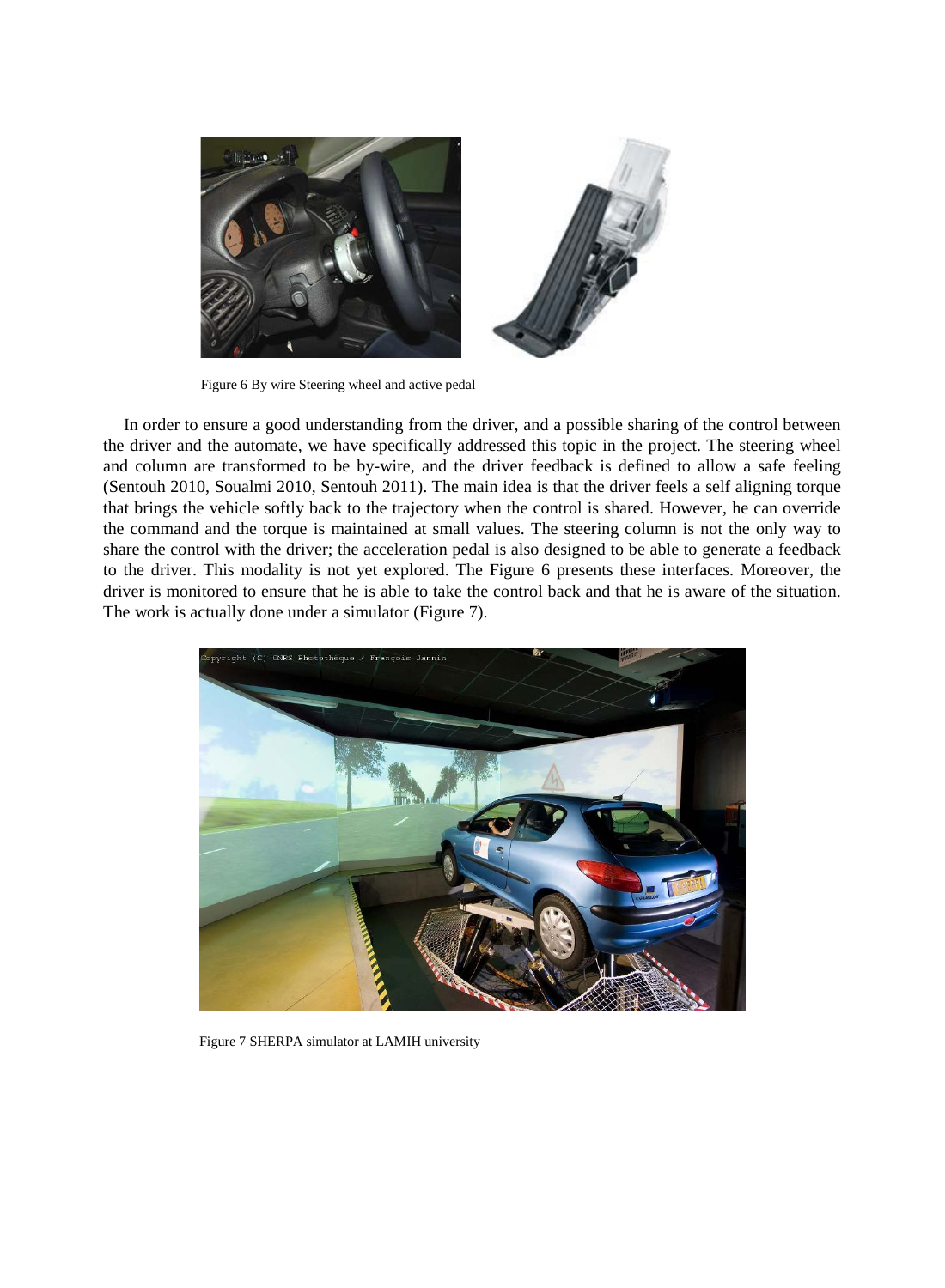# **4. Societal aspect**

Beyond the technical aspects, the project also aims at evaluation the impact on societal aspect. On this part, the project aims at:

- Studying what are the legal limitations that forbid full autonomous systems on open road and design possible evolution, both on the system and on the legal aspect.
- Evaluating the impact of the system on the traffic with a scaled introduction of the system in the traffic.

Especially for this last part, the objectives are to evaluate the impact not only on the mobility, but also on the safety and on the consumption. For this last criterion, the model will be developed in collaboration with the control part of the project.

# **5. Conclusion and perspectives**

In this paper, we have presented the structure and the first results of the ABV project. This project aims at proposing a solution that enhances both safety and mobility by developing two demonstrators of cars that are able to share the control between the driver and the automation up to the full automation on a "Secured Road" when traffic jams occur. The project aims at developing integrated demonstrators that promote the autonomous driving.

Moreover, we not only study the autonomous vehicle, but all the possible transitions that ranger from warning to highly assisted.

The main objective is to bring a solution on highway and urban road that are prone to traffic jams, by developing the concept of "Secrued Road", a road that provides a high quality of services and that allow and help the automation in the detection and understanding phases.

The project will end at the beginning of 2013, we are currently integrating and evaluating the functions.

# **Acknowledgements**

 The authors would like to thanks the French National Research Agency (ANR) to fund the ABV project and allowing this research. ABV project leader is IFSTTAR and partnership includes : CONTINENTAL Automotive France, IBISC - UEVE, GM Conseil, IEF, INDUCT, INRIA, LAMIH, VIAMETRIS, MIPS and VERI.

# **References**

SPARC European Project, FP6, IST-2002-507859 (2004), fact sheet available at (viewed 20/10/2011): [http://ec.europa.eu/information\\_society/activities/esafety/doc/rtd\\_projects/fact\\_sheets\\_fp6/sparc.pdf](http://ec.europa.eu/information_society/activities/esafety/doc/rtd_projects/fact_sheets_fp6/sparc.pdf)

HAVEit European Project, FP7, ICT-2007.6.1 ICT (2008), website available at (viewed 20/10/2011): [http://www.haveit-eu.org](http://www.haveit-eu.org/)

PARTAGE ANR French Project (2009), website available (viewed 20/10/2011): [http://www.projet](http://www.projet-partage.fr/)[partage.fr/](http://www.projet-partage.fr/)